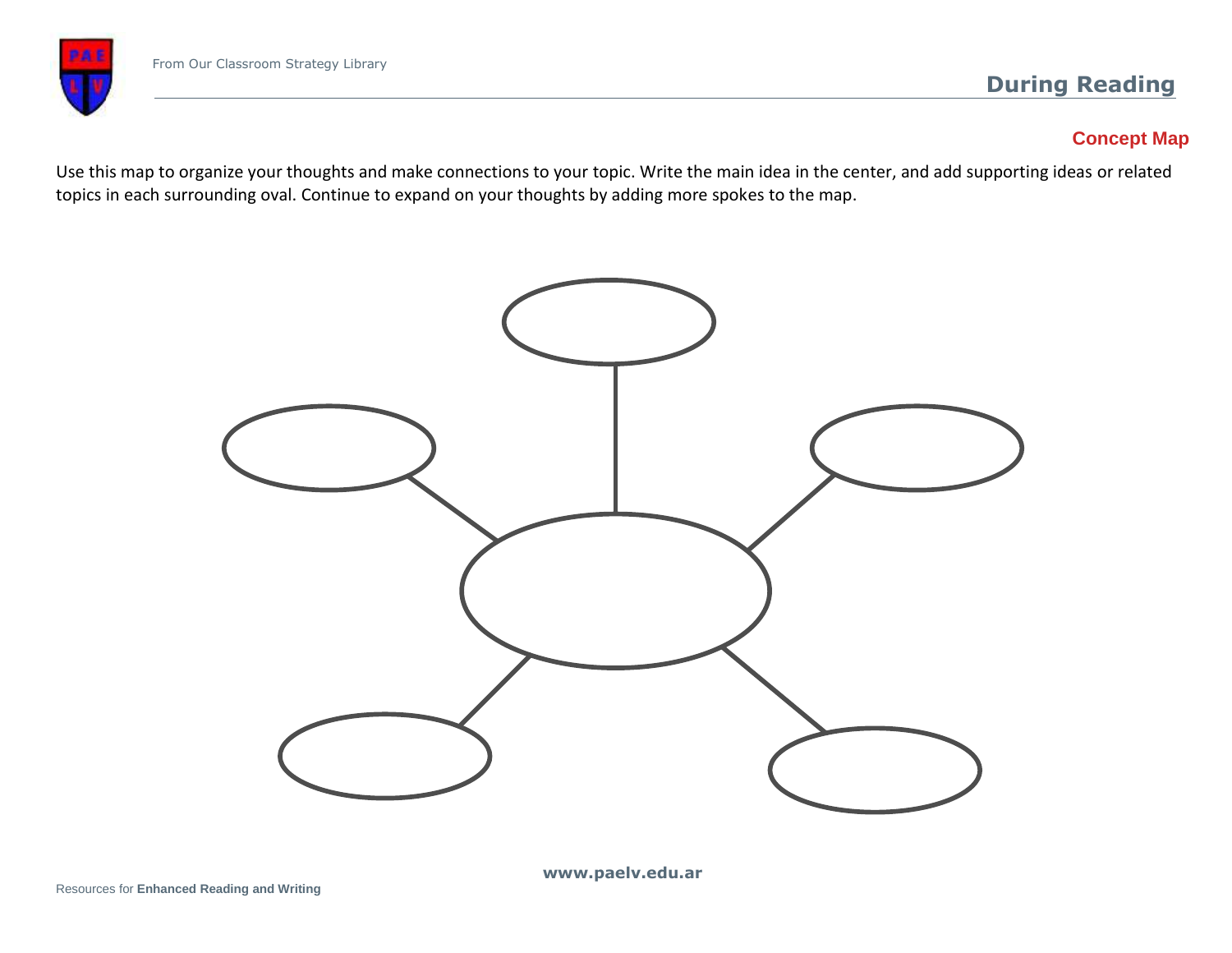# **Directed Reading Thinking Activity (DRTA)**

A DRTA may be used with an individual, a small group, or a whole class. This activity can be easily adapted for a variety of subjects and reading levels. This strategy helps strengthen reading and critical thinking skills. As the teacher guides the process, the DRTA teaches students to determine the purpose for reading and make adjustments to what they think will come next based on the text.

# Create and use the strategy

Determine the text to be used and pre-select points for students to pause during the reading process. The reading should be broken into small sections so that the students have time to think about and process information. The amount of reading should be adjusted to fit the purpose and the difficulty of the text. Introduce the text, the purpose of the DRTA and gives examples of how to make predictions. Be aware of the reading levels of each student, and be prepared to provide appropriate questions, prompts, and support as needed. Encourage students not to be intimidated by taking a risk with predictions and not to feel pressure to state only correct predictions.

D - DIRECT - Teachers direct and stimulate students' thinking prior to reading a passage by scanning the title, chapter headings, illustrations, and other explanatory materials. Then teachers should use open-ended questions to direct students as they make predictions about the content or perspective of the text (e.g., "Given this title, what do you think the passage will be about?"). Students should be encouraged to justify their responses and activate prior knowledge.

R - READING - Teachers should have students read up to the first pre-selected stopping point in the text. The teacher then prompts the students with questions about specific information and asks them to evaluate their predictions and refine them if necessary. This process should be continued until students have read each section of the passage.

T - THINKING - At the end of the reading, teachers should have students go back through the text and think about their predictions. Students should verify or modify the accuracy of their predictions by finding supporting statements in the text. The teacher deepens the thinking process by asking questions such as:

- What do you think about your predictions now?
- What did you find in the text to prove your predictions?
- What did you find in the text that caused you to modify your predictions?

NOTE: Writing may be included as part of the DRTA. As students become more comfortable with this strategy, have each student write predictions in a learning log or on a piece of paper. Then, in small groups, students can discuss their predictions and share their thinking processes. Next ask students to write summary statements about how their predictions compared to the passage.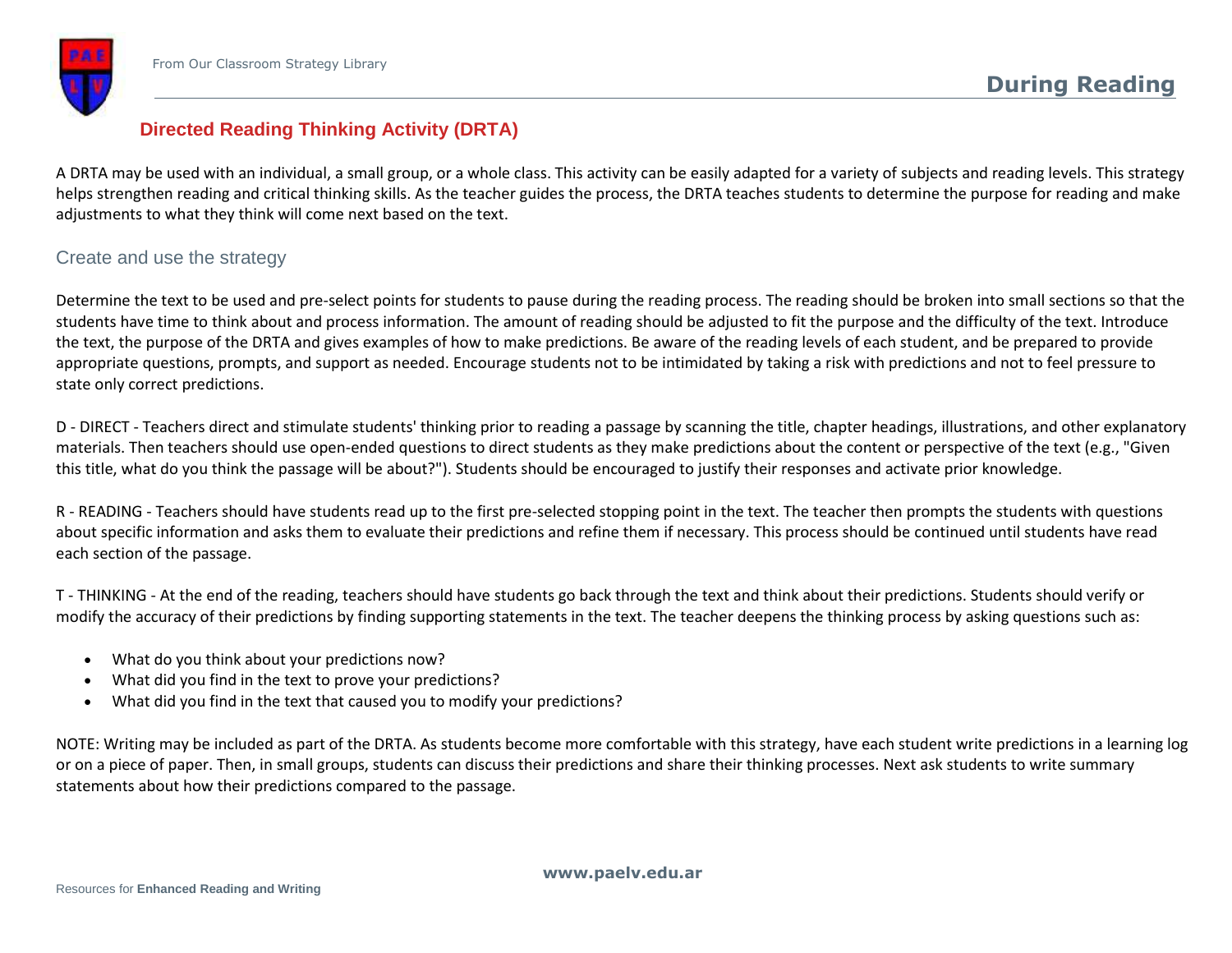# **Double-entry journals**

As you read the text, select a few phrases that you find meaningful or interesting. Write each phrase in the first column below, then write your reaction (a comment, question, connection made, or analysis) each quote in the second column.

| Page<br>in text | From the text | <b>My thoughts</b> |
|-----------------|---------------|--------------------|
|                 |               |                    |
|                 |               |                    |
|                 |               |                    |
|                 |               |                    |
|                 |               |                    |
|                 |               |                    |
|                 |               |                    |
|                 |               |                    |
|                 |               |                    |
|                 |               |                    |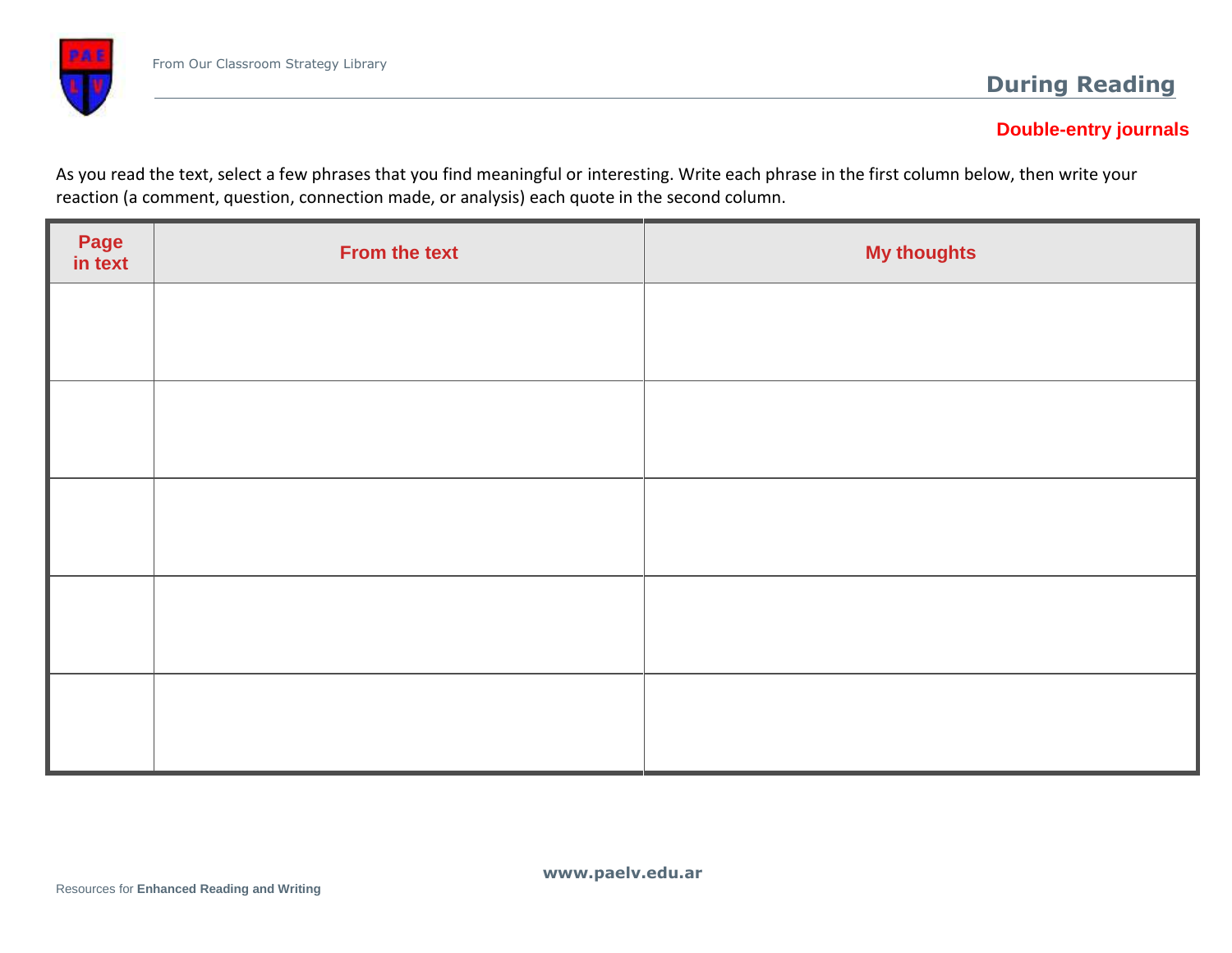# **Inferential Reading**

Inferences are the conclusions we draw based on what one already knows and judgments we make based on given information. This strategy helps students make connections between their personal experiences and their comprehension of a text. Rather than stopping students during the reading process to comment on specific points, this strategy focuses on their thinking and how new information reshapes their prior knowledge. Inferential reading can be taught using a variety of reading material beyond assigned textbooks (i.e. cartoons and bumper stickers can be used as a way to help students think about what authors imply). As students develop inferential reading skills they learn to:

- understand the intonation of characters' words and relationships to one another
- provide explanations for ideas that are presented in the text
- offer details for events or their own explanations of the events
- recognize the author's view of the world including the author's biases
- offer conclusions from facts presented in the text
- relate what is happening in the text to their own knowledge of the world

Students can also use inferential reading to help them with new or difficult vocabulary by figuring out 1) antecedents for pronouns, 2) the meaning of unknown words from context clues, and/or 3) the grammatical function of an unknown word.

## Create and use the strategy

Teachers should begin by reading the assigned passage before presenting it to students. The next step is to identify 3 or 4 main ideas in the reading selection. Teachers then develop a series of pre-reading questions for the reading assignment. The questions should 1) elicit previous knowledge of the topic (e.g., "What are your own attitudes and experiences about [idea]?"), and 2) point beyond past knowledge and encourage students to make predictions about the reading (e.g., "What do you think the article will say about [idea]?"). Teachers may wish to model this strategy using a short read aloud.

- 1. Have students first think about inferences they make every day in their lives.
- 2. Encourage students to discuss both their prior knowledge of the topic and their predictions about the reading selection.
- 3. Have students write predictions and speculations prior to reading the selection.
- 4. Ask students to read the selection as a whole without interruption.
- 5. After reading, have the students review their written predictions about the passage.
- 6. Ask students how the new information changed/reshaped their prior knowledge.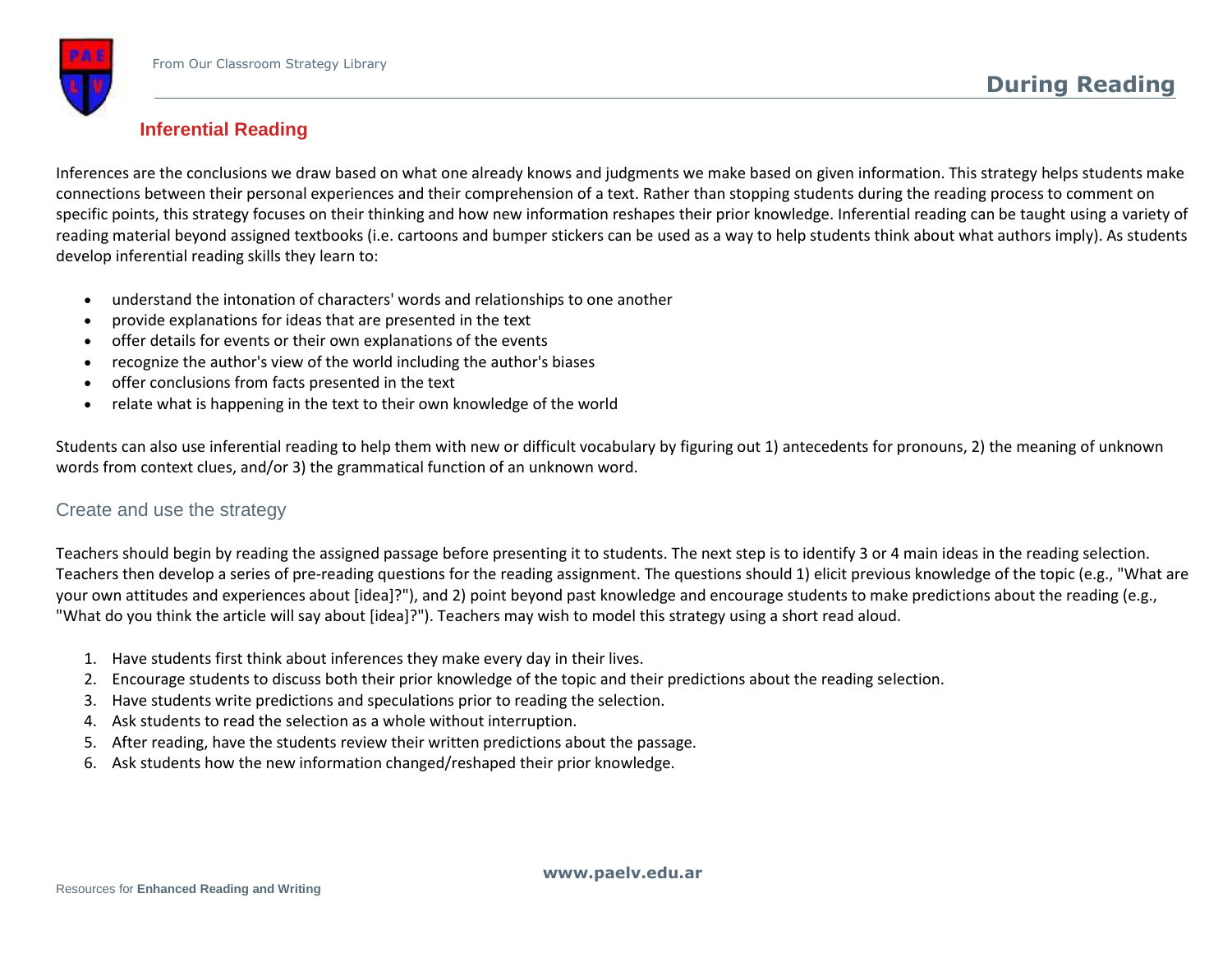## Sample prompts

Include comments like those listed below to help students learn to make various types of inferences:

- 1. "Look for pronouns and figure out what to connect them to."
- 2. "Figure out explanations for these events."
- 3. "Think about the setting and see what details you can add."
- 4. "Think about something that you know about this (insert topic) and see how that fits with what's in the text."
- 5. "After you read this section, see if you can explain why the character acted this way."
- 6. "Look at how the character said (insert a specific quote). How would you have interpreted what that character said if he had said (change how it was said or stress different words)?"
- 7. "Look for words that you don't know and see whether other words in the sentence or surrounding sentences can give you an idea what those unknown words mean."
- 8. "As you read this section, look for clues that would tell you how the author might feel about (insert a topic or character's name)."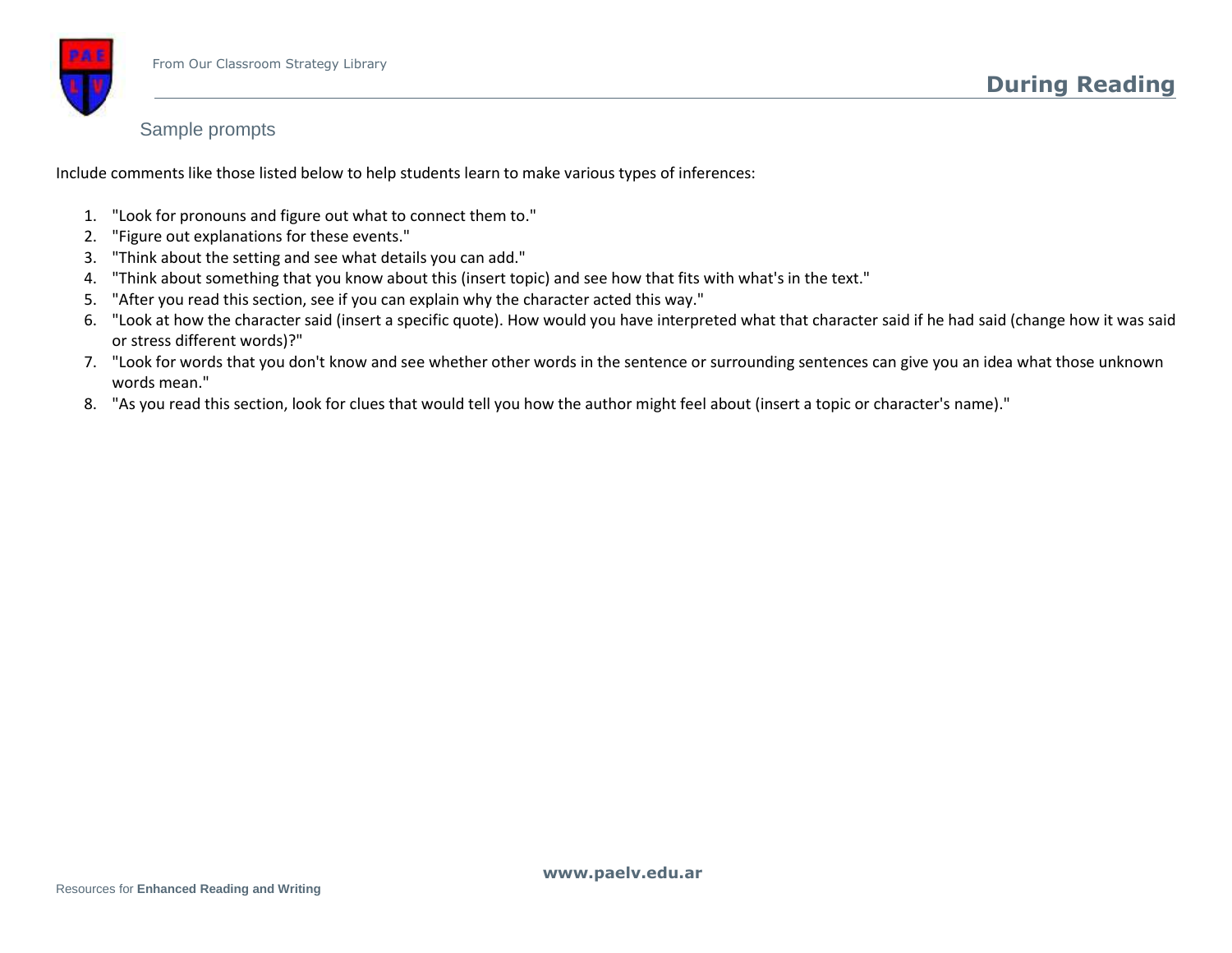

# **Inquiry Chart**

|                               | <b>Question 1</b> | <b>Question 2</b> | <b>Question 3</b> | <b>Question 4</b> | <b>Other Interesting</b><br><b>Facts</b> | <b>New Questions</b> |
|-------------------------------|-------------------|-------------------|-------------------|-------------------|------------------------------------------|----------------------|
| <b>What We</b><br><b>Know</b> |                   |                   |                   |                   |                                          |                      |
| <b>Source 1</b>               |                   |                   |                   |                   |                                          |                      |
| <b>Source 2</b>               |                   |                   |                   |                   |                                          |                      |
| <b>Source 3</b>               |                   |                   |                   |                   |                                          |                      |
| <b>Summaries</b>              |                   |                   |                   |                   |                                          |                      |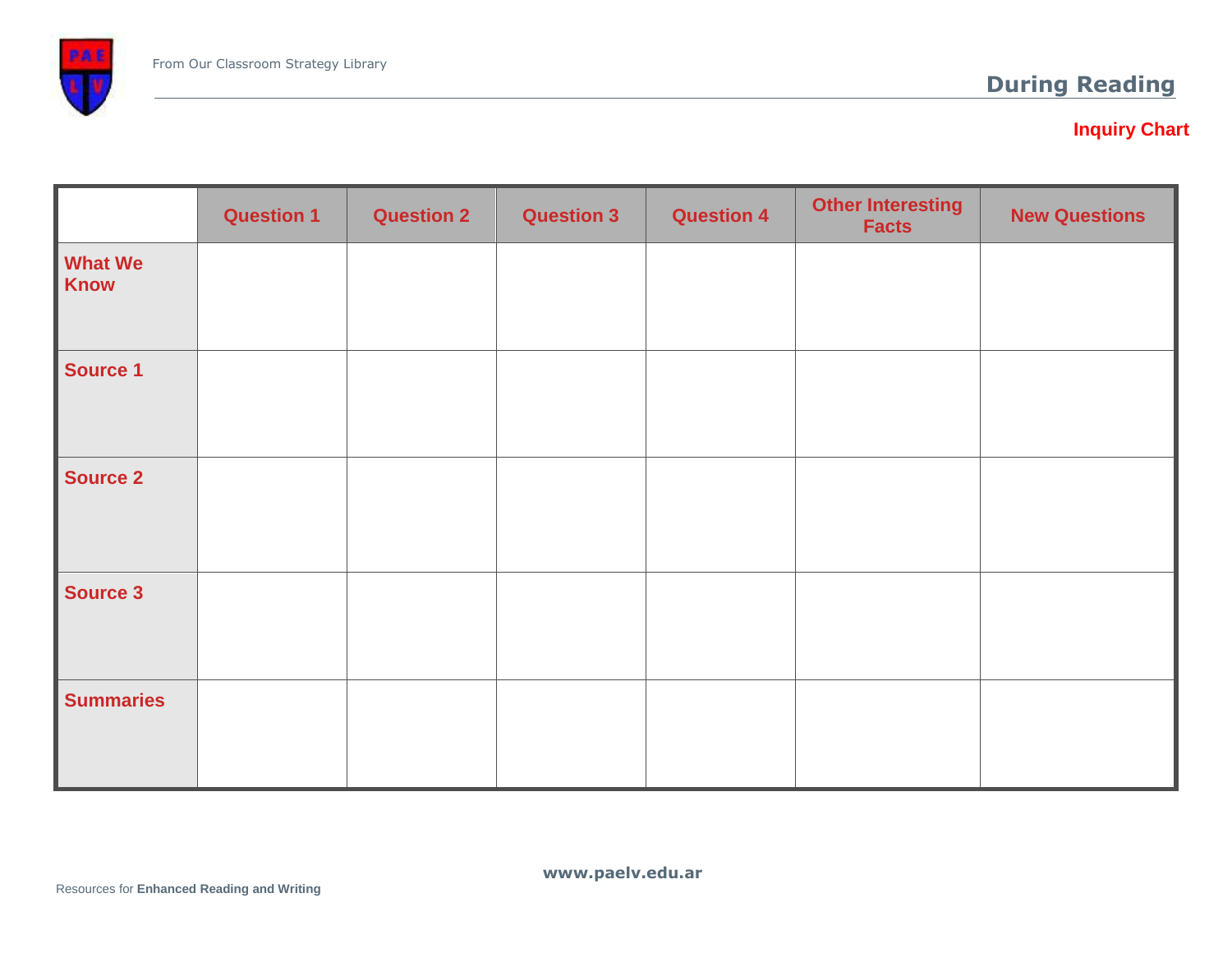

# **Jigsaw activity**

As you read and discuss with your group, write down important facts about your topic. After you have become an expert on your own topic, you will share your findings with a group of classmates, and learn about their topics as well.

| <b>Important Ideas</b> |  |
|------------------------|--|
| 1.                     |  |
| 2.                     |  |
| 3.                     |  |
| <b>Summary</b>         |  |
|                        |  |
|                        |  |
|                        |  |
| <b>Other Facts</b>     |  |
|                        |  |
|                        |  |
|                        |  |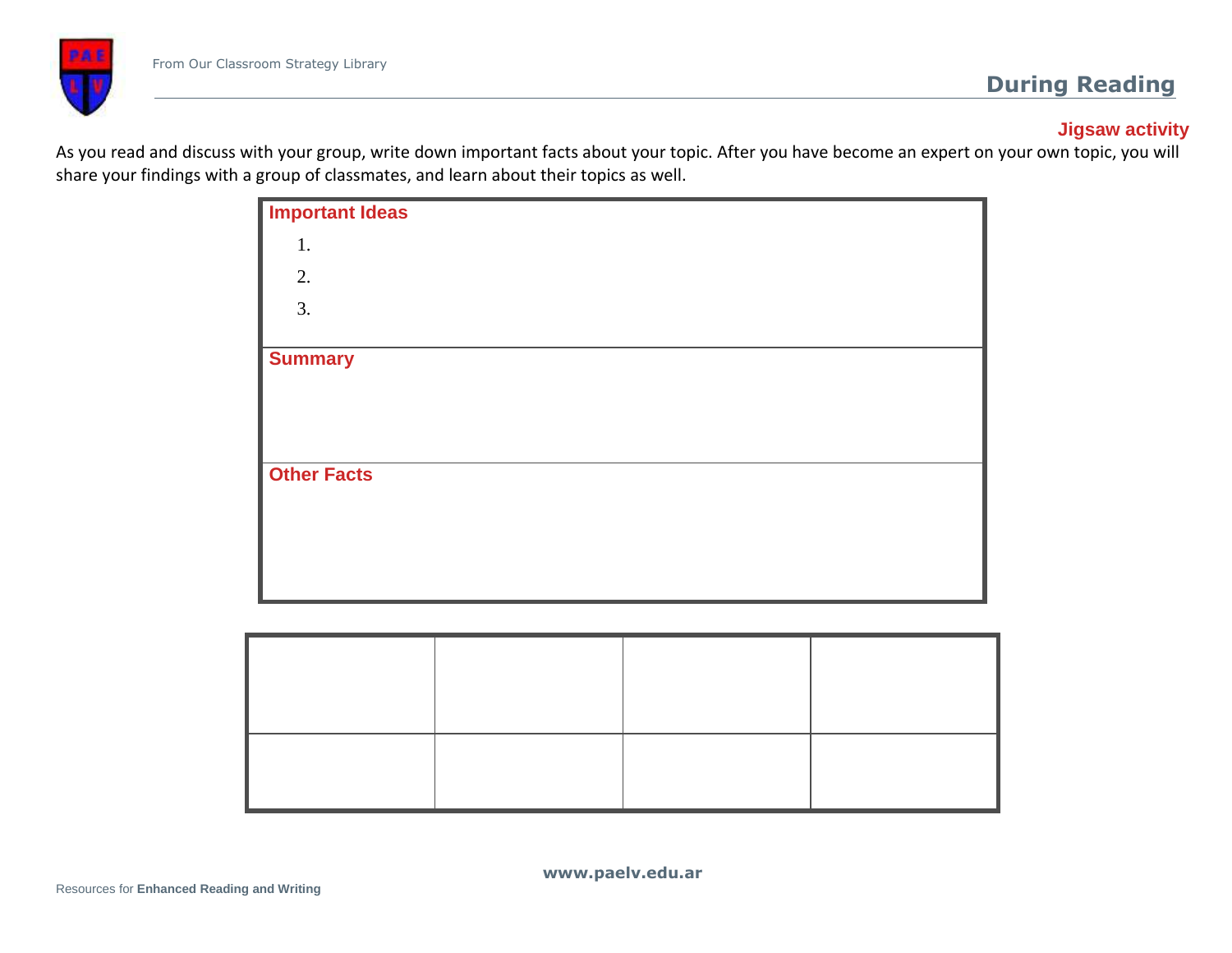

# **Monitoring/Clarifying**

Monitoring/Clarifying helps students to focus their attention on the fact that there may be reasons why the text is difficult to understand. Students can be taught to ask questions, reread, restate, and visualize making the text more comprehendible.

#### Create and use the strategy

Pre-select and introduce the text to be used based upon each student's reading level. Next, model the Monitoring/Clarifying process while providing students with ample time and opportunities to practice.

Ask students to begin reading the assigned text and use the following steps as they encounter difficulties:

- Stop and think about what you have already read.
- Reread.
- Adjust your reading rate: slow down or speed up.
- Try to connect the text to something you read in another book, what you know about the world, or to something you have experienced.
- Visualize.
- Reflect on what you have read.
- Use print conventions (key words, bold print, italicized words, and punctuation).
- Notice patterns in the text structure.

## **Paragraph Shrinking**

Paragraph Shrinking does not require special reading materials and consequently enables teachers to use the reading material of their choice. This offers teachers flexibility for incorporating the strategy into various content areas. Paragraph Shrinking provides direct opportunities for a teacher to circulate in the class, observe students, and offer individual remediation.

#### Create and use the strategy

Choose the assigned reading and introduce the text to the students. Then create pairs within the classroom by identifying which children require help on specific skills and who the most appropriate children are to help other children learn those skills. Model the activity to ensure that students understand how to use the strategy.

During this process teachers should:

1. Each member of the teacher-assigned pair takes turns being "Coach" and "Player." These pairs are changed regularly. All students have the opportunity to be "coaches" and "players."

**Note:** It is important for teachers to monitor and support students as they work together.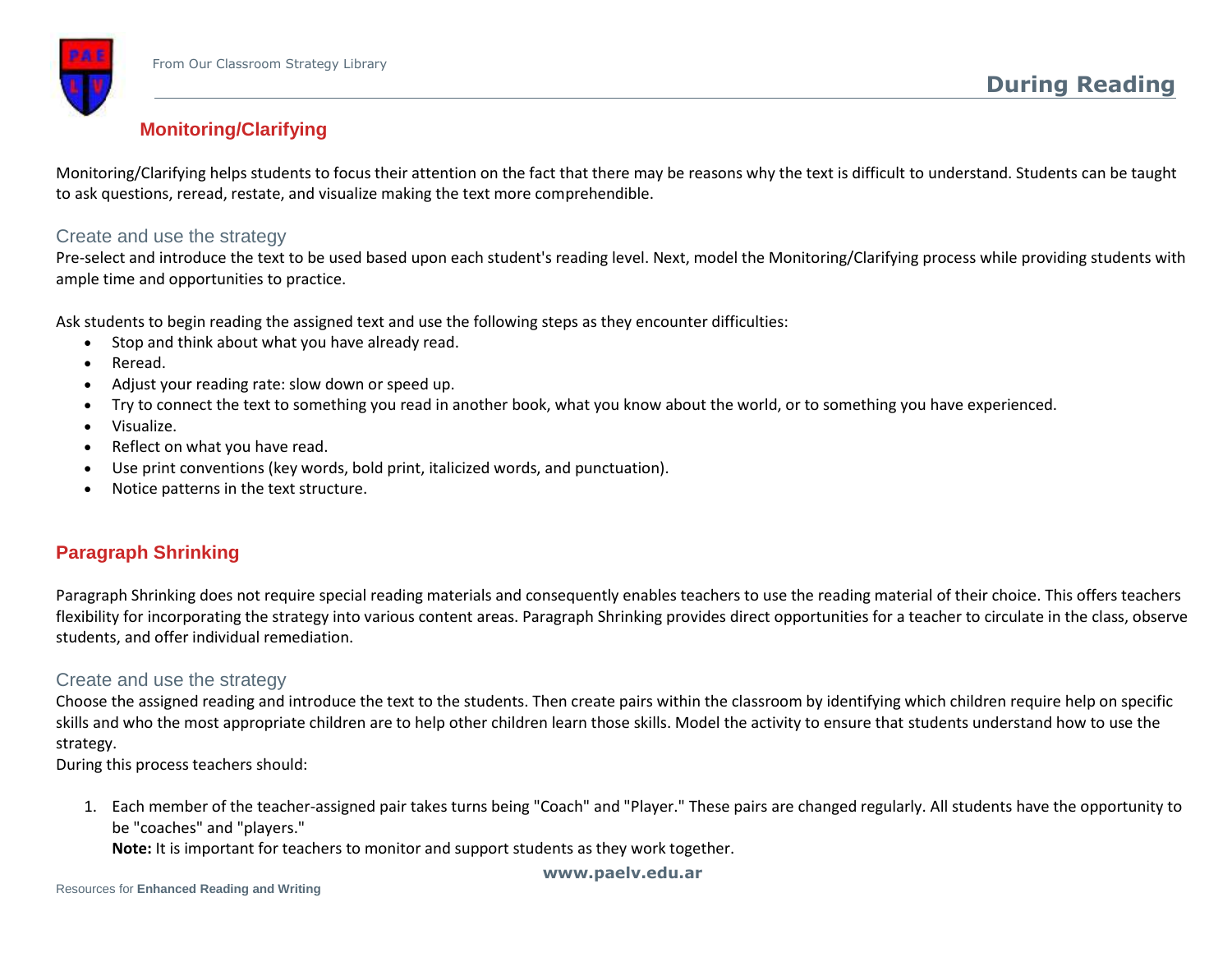

2. Each student reads aloud for five minutes without rereading a text. After each paragraph, students stop to summarize the main points of the reading. Students are asked to summarize the following information:

- o the who or what of the paragraph;
- o the most important thing about who or what; and
- $\circ$  the main idea

If a "Player" ever gives a wrong answer, the "Coach" asks the "Player" to skim the paragraph again and answer question a second time. Students must state the main idea in ten words or less which encourages them to monitor comprehension while taking turns reading. The pair earns points when the above goals of the strategy are met.

# **Partner Reading**

Partner Reading does not require special reading materials and consequently enables teachers to use the reading material of their choice. This offers teachers flexibility for incorporating the strategy into various content areas. Partner Reading provides direct opportunities for a teacher to circulate in the class, observe students, and offer individual remediation.

## Create and use the strategy

Choose the assigned reading and introduce the text to the students. Then create pairs within the classroom by identifying which children require help on specific skills and who the most appropriate children are to help other children learn those skills. Model the procedure to ensure that students understand how to use the strategy.

- 1. Each member of the teacher-assigned pair takes turns being "Coach" and "Player." These pairs are changed regularly, and over a period of time as students work. Thus, all students have the opportunity to be "coaches" and "players." **Note:** It is important for teachers to monitor and support students as they work together.
- 2. The stronger reader begins this activity as the "Player" and reads orally for 5 minutes. The "Coach" follows along and corrects any mistakes when necessary.
- 3. The pair switch roles and the weaker reader becomes the "Player." The "Player" rereads the same passage for the next 5 minutes and the "Coach" provides corrective feedback. One point is earned for each correct sentence read (optional).
- 4. After each partner has read the selection, teachers may wish to include the following additional activities:
	- $\circ$  Story retelling students work together to retell the story by cooperatively providing input and correcting mistakes
	- $\circ$  Summarization students support each other in developing a summary of the passage in 10 words or less
	- $\circ$  Writing students write down the summary they developed and/or responses to the following:
		- $\blacksquare$  the who or what of the paragraph;
		- the most important thing about who or what; and
		- $\blacksquare$  the main idea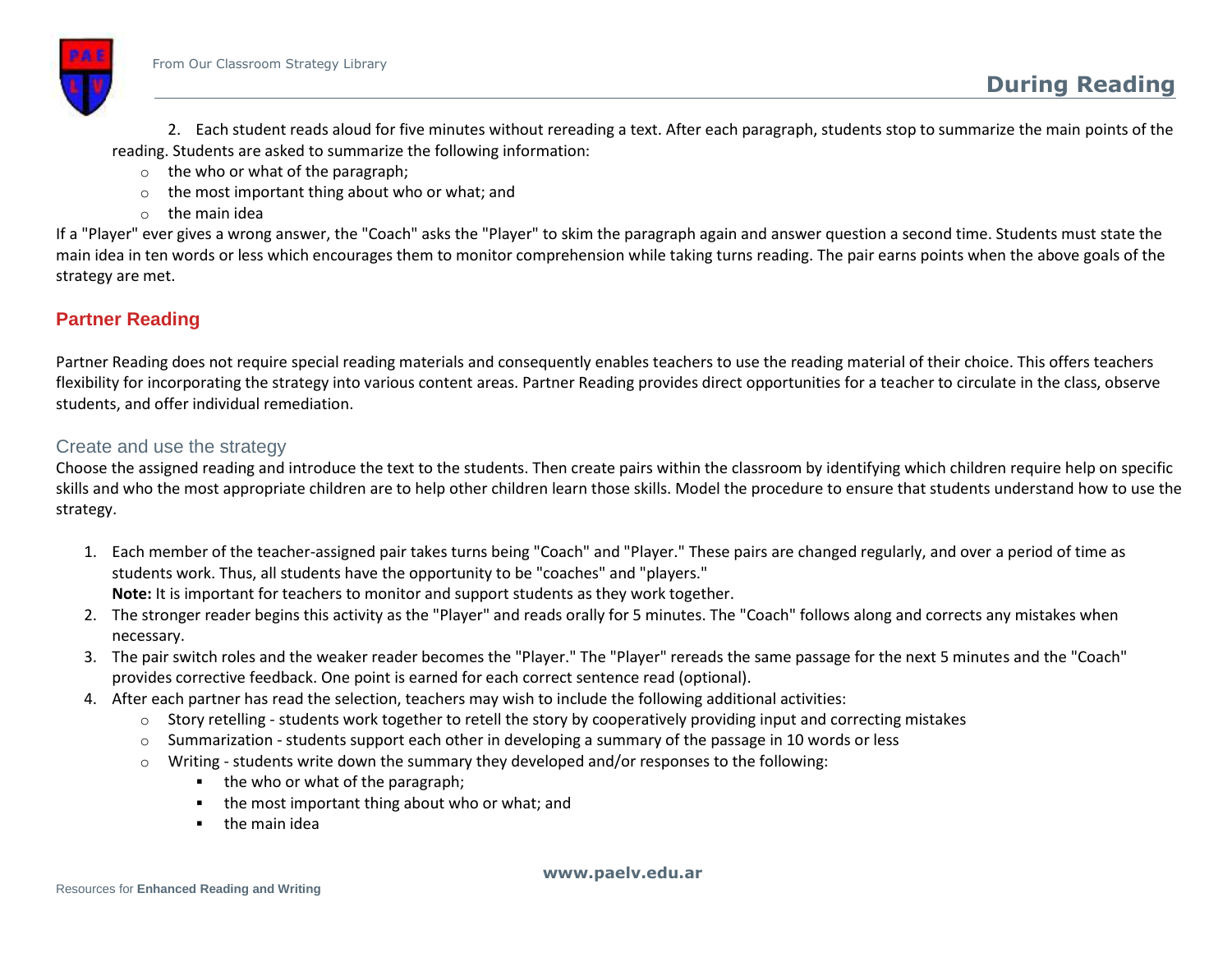

# **Power Notes**

Directions: Complete the Power Notes outline started below. Begin with your main idea as a Power 1, and provide more detail about the topic with each following power level.

**Power 1:** Main Idea

**Power 2:** Detail or support for power 1

**Power 3:** Detail or support for power 2 **Power 4:** Details or support for power 3

| Power 1:<br>Power 2: |  |  |
|----------------------|--|--|
|                      |  |  |
|                      |  |  |
|                      |  |  |
|                      |  |  |
|                      |  |  |
|                      |  |  |
|                      |  |  |
|                      |  |  |
|                      |  |  |
|                      |  |  |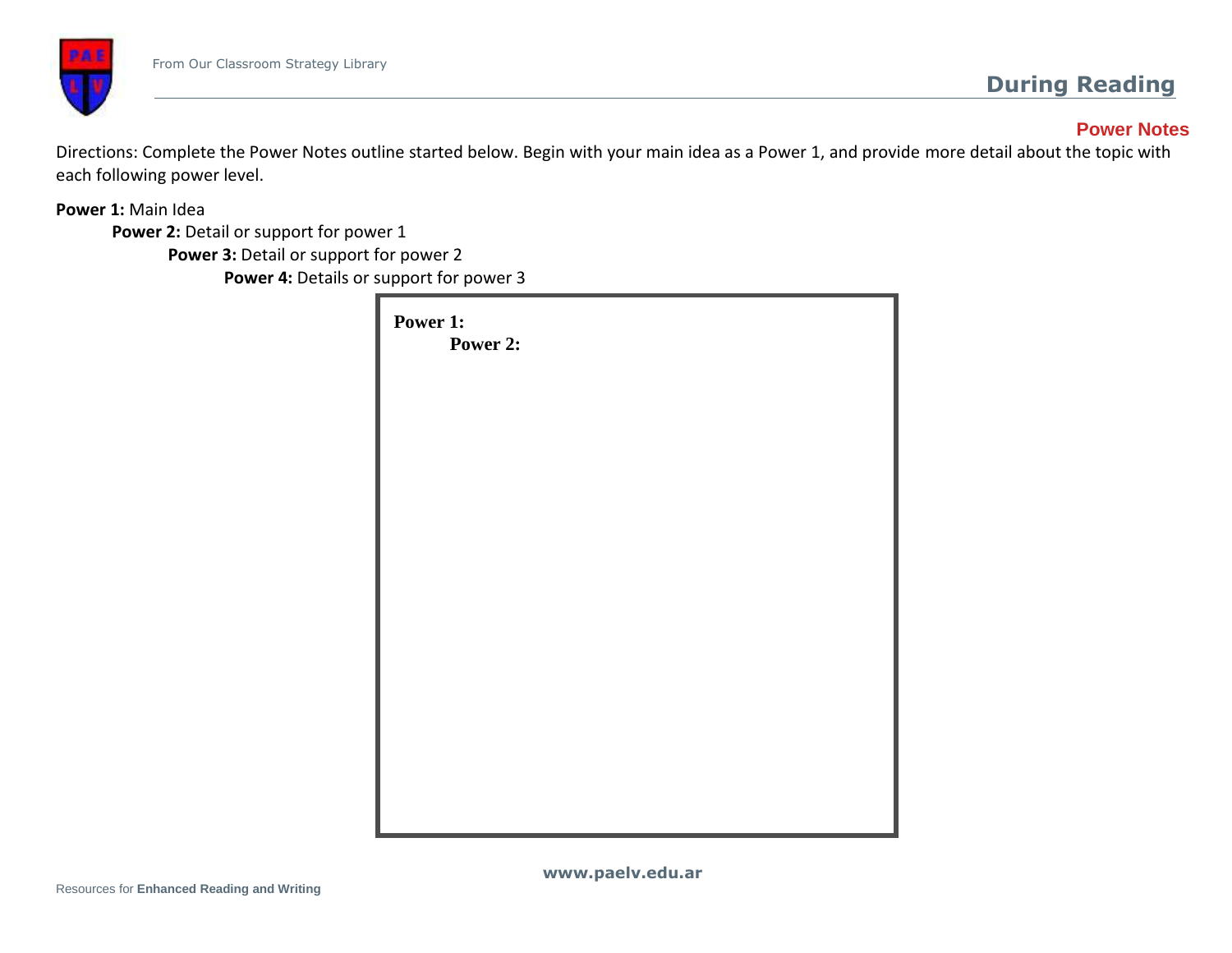

# **Reading Guides**

Reading Guides are teacher-created and may be developed for a variety of subjects and reading levels. The strategy is especially helpful when used with text that is more difficult than students could comprehend through independent reading. Reading Guides may be used with the whole class, small groups or for individual work.

## Create and use the strategy

The teacher determines the major concepts from an assigned text and considers each students' knowledge related to the concepts. Teachers then write items designed to guide readers through the major ideas and supporting details of the text. Guides may be phrased as statements or as questions.

Begin the activity by introducing the assigned text and discussing the main concepts. Then present the items on the Reading Guide. Students read the assigned text and complete the tasks on the Reading Guides during the reading process. Monitor and support students as they work.

**Note:** As students gain proficiency at completing Reading Guides, they may design their own guides and provide support for one another.

## Sample content for a reading guide

The following is a list of sample items that teachers might include on a Reading Guide:

- What is the main idea of the text?
- The author's purpose for writing the text is…
- The author discusses the differences between and  $\qquad$ .
- What are the important dates discussed in the reading?
- The most significant contribution of was...
- What might be your personal experiences related to the reading?
- The author's motivation for writing the text was...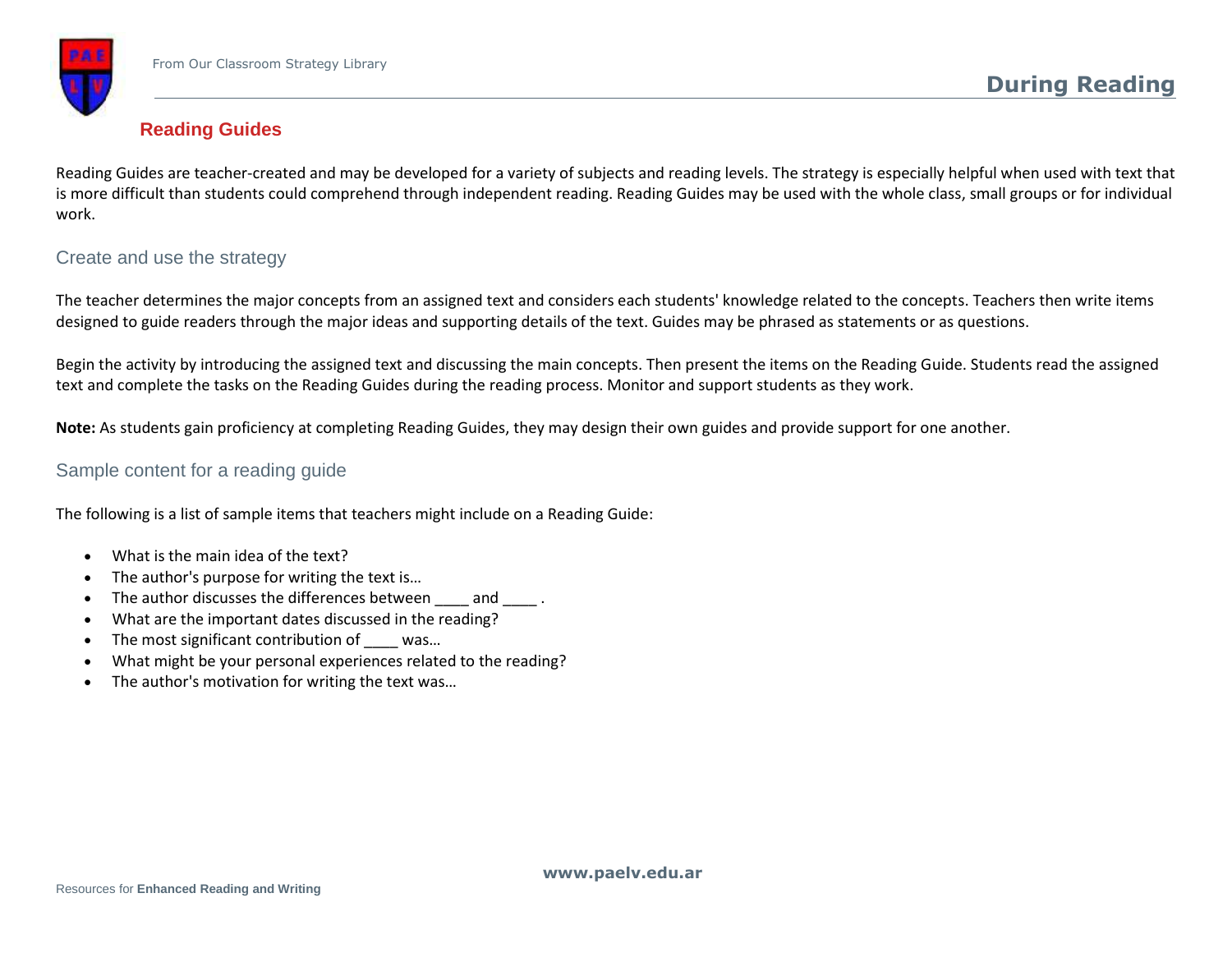## **Semantic Feature Analysis**

The Semantic Feature Analysis strategy engages students in reading assignments by asking them to relate selected vocabulary to key features of the text. This technique uses a matrix to help students discover how one set of things is related to one another. Use this strategy to help students:

- understand the meaning of selected vocabulary words
- group vocabulary words into logical categories
- analyze the completed matrix

A Semantic Feature Analysis improves students' comprehension, vocabulary, and content retention. This strategy helps students to examine related features or concepts and make distinctions among them. By analyzing the completed matrix, students are able to visualize connections, make predictions, and better understand important concepts.

Teachers can use this strategy with the whole class, small groups, or individually. Monitoring each student's matrix provides teachers with information about how much the students know about the topic. This allows teachers to tailor instruction accordingly.

## Create and use the strategy

Select a passage of text for students. Model the procedure for using the matrix as a tool for recording reading observations. Provide students with key vocabulary words and important features related to the topic. Assist students as they prepare their matrix. Vocabulary words should be listed down the left hand column and the features of the topic across the top row of the chart. Once the matrix outline is complete, review all the words and features with the students and have them carefully read the text selection.

Follow the steps below for using the Semantic Feature Analysis strategy:

- 1. Have students read the assigned text.
- 2. As they read, have students place a "+" sign in the matrix when a vocabulary word aligns with a particular feature of the topic. If the word does not align students may put a "-" in the grid. If students are unable to determine a relationship they may leave it blank.
- 3. After reading and completing the matrix, have students analyze their completed graphics by:
	- o sharing their observations;
	- o discussing differing results; and/or
	- writing a summary of what they learned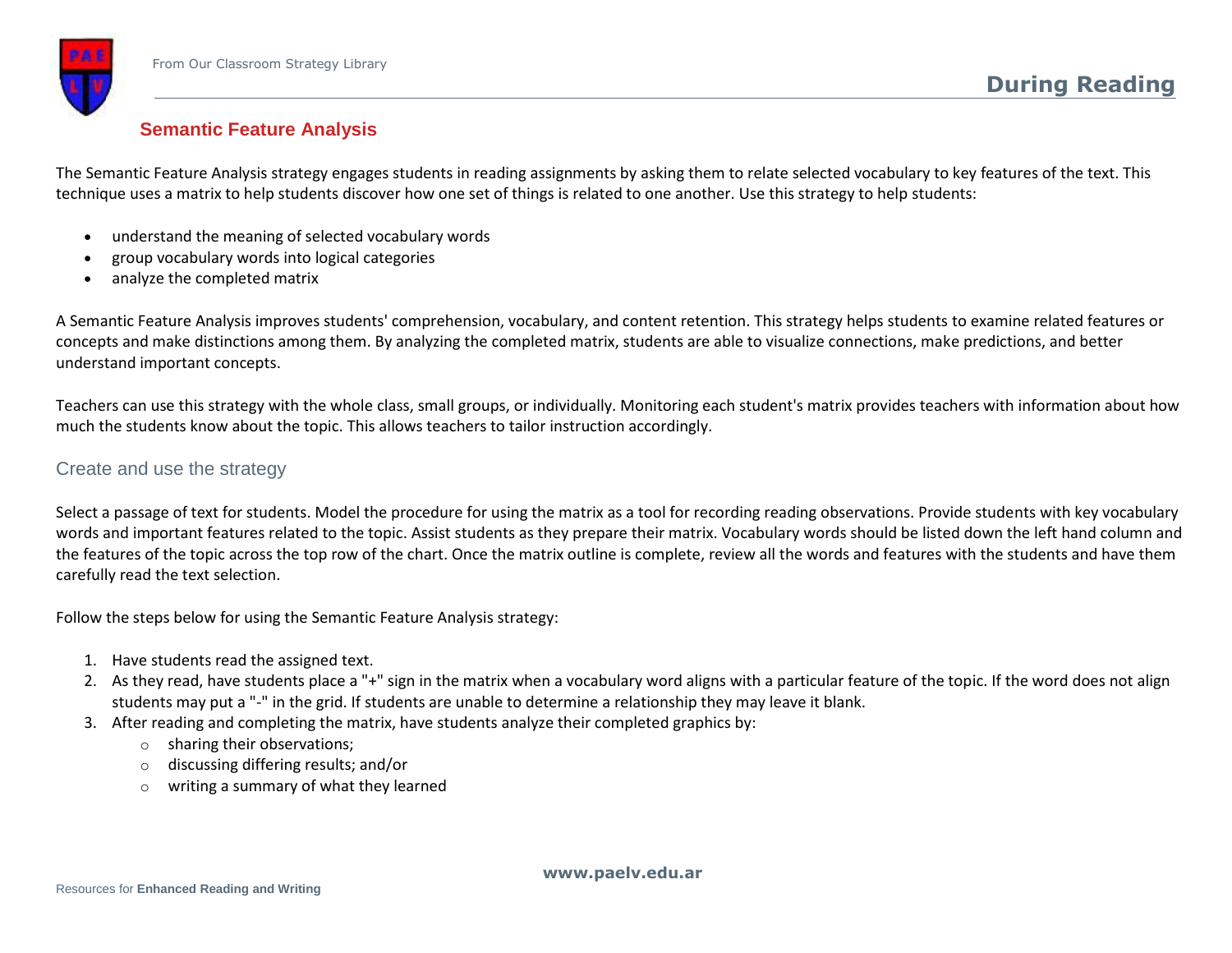

**Story Map**

| ۱r<br>$\sim$<br>ко | l it |
|--------------------|------|
|                    |      |

 **Where?**

**Setting** 

 **When?**

| <b>Main Characters</b> |  |  |
|------------------------|--|--|
|                        |  |  |
|                        |  |  |
|                        |  |  |
|                        |  |  |

| <b>Problem</b> |  |  |  |
|----------------|--|--|--|
|                |  |  |  |
|                |  |  |  |
|                |  |  |  |

| <b>Event 1</b> | <b>Event 2</b> | <b>Event 3</b> |
|----------------|----------------|----------------|
|                |                |                |
|                |                |                |
|                |                |                |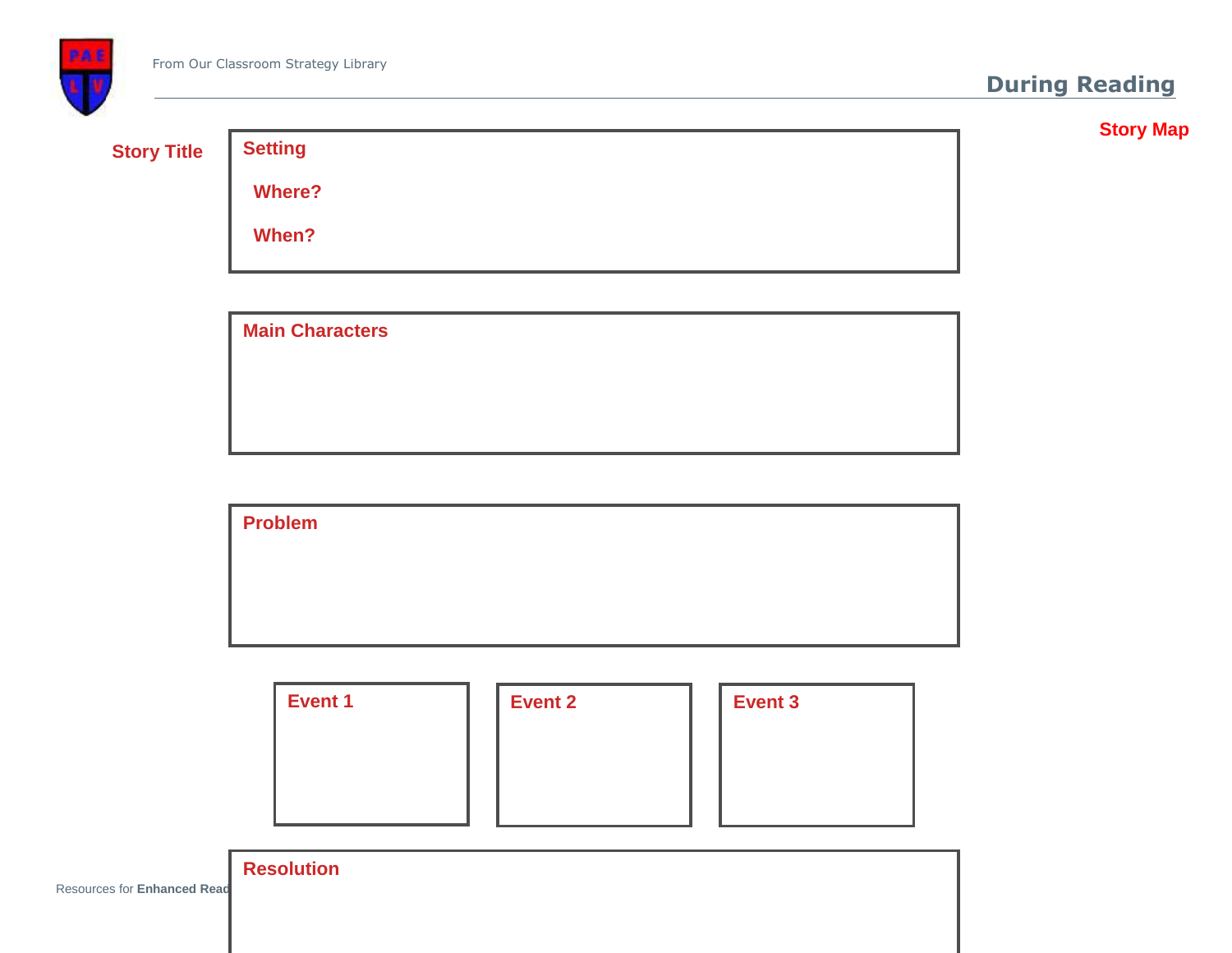

## **Text Structure**

Text structure refers to how the information within a written text is organized. This strategy helps students understand that a text might present a main idea and details; a cause and then its effects; and/or different views of a topic. Teaching students to recognize common text structures can help students monitor their comprehension.

Teachers can use this strategy with the whole class, small groups, or individually. Students learn to identify and analyze text structures which helps students navigate the various structures presented within nonfiction and fiction text. As a follow up, having students write paragraphs that follow common text structures helps students recognize these text structures when they are reading.

## Create and Use the Strategy

To create the text structure strategy teachers should:

- 1. Choose the assigned reading and introduce the text to the students.
- 2. Introduce the idea that texts have organizational patters called text structures.
- 3. Introduce the following common text structures (see [chart](http://www.adlit.org/strategies/23336#table) below for more detailed information):
	- o description,
	- o sequence,
	- o problem and solution,
	- o cause and effect, and
	- o compare and contrast.
- 4. Introduce and model using a graphic organizer to chart the text structure.

To use the text structure strategy teachers should:

- 1. Show examples of paragraphs that correspond to each text structure.
- 2. Examine topic sentences that clue the reader to a specific structure.
- 3. Model the writing of a paragraph that uses a specific text structure.
- 4. Have students try write paragraphs that follow a specific text structure.
- 5. Have students diagram these structures using a graphic organizer.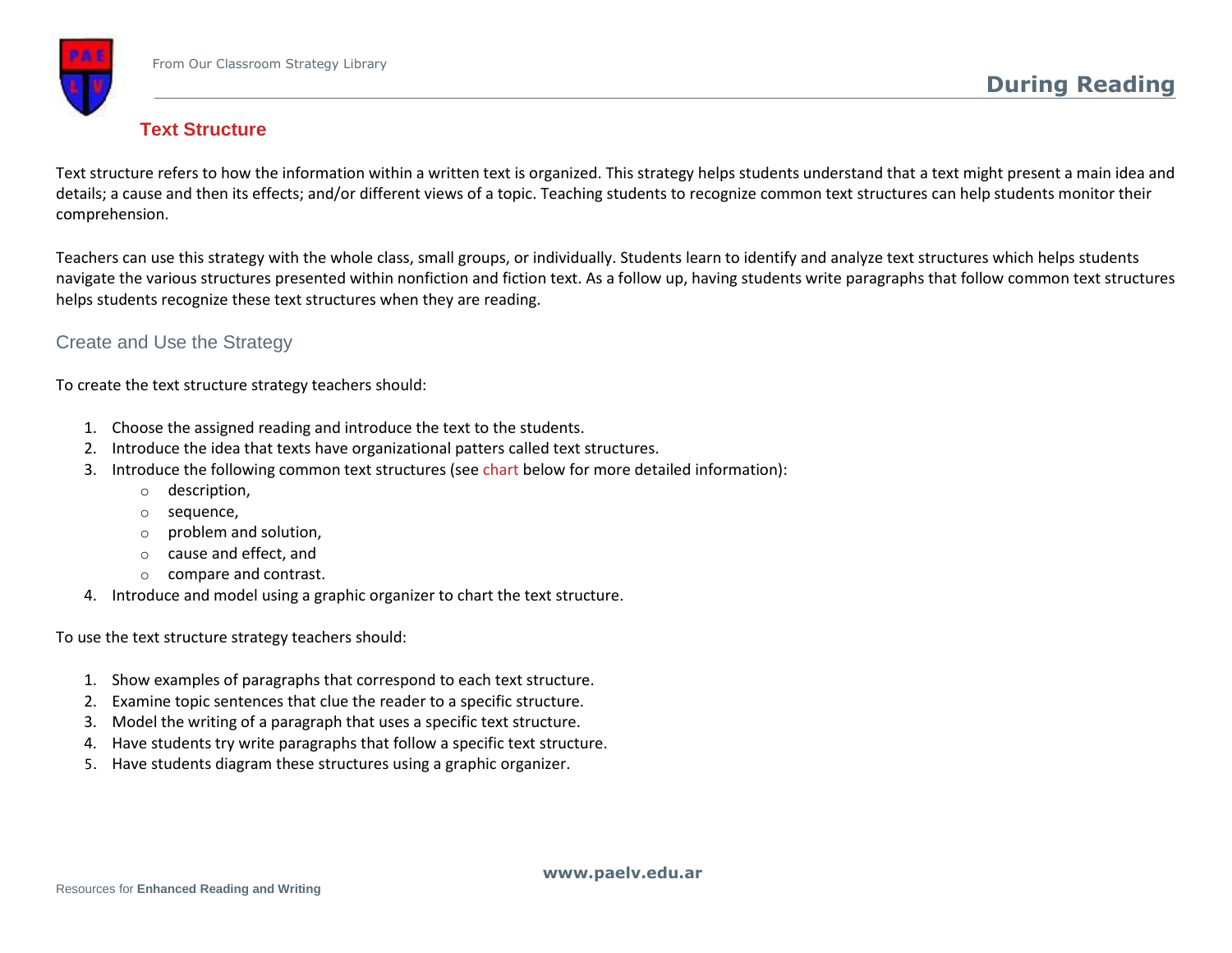

Examples

| <b>Text Structure</b>      | <b>Definition/Example</b>                                                                                                                                          | Organizer                              |
|----------------------------|--------------------------------------------------------------------------------------------------------------------------------------------------------------------|----------------------------------------|
|                            | This type of text structure features a detailed description of something to give the reader a mental<br>picture.                                                   | <b>Descriptive Pattern[pdf]</b>        |
| <b>Description</b>         | EXAMPLE: A book may tell all about whales or describe what the geography is like in a<br>particular region.                                                        | <b>Describing Qualities [pdf]</b>      |
| <b>Cause and Effect</b>    | This structure presents the causal relationship between an specific event, idea, or concept and the<br>events, ideas, or concept that follow.                      | Cause-Effect Pattern[pdf]              |
|                            | EXAMPLE: Weather patterns could be described that explain why a big snowstorm occurred.                                                                            | Process/Cause and Effect<br>[pdf]      |
|                            | This type of text examines the similarities and differences between two or more people, events,<br>concepts, ideas, etc.                                           | Comparison/Contrast                    |
| <b>Comparison/Contrast</b> | EXAMPLE: A book about ancient Greece may explain how the Spartan women were different<br>from the Athenian women.                                                  | [pdf]                                  |
|                            | This text structure gives readers a chronological of events or a list of steps in a procedure.                                                                     | Sequence Pattern[pdf]                  |
| <b>Order/Sequence</b>      | EXAMPLE: A book about the American revolution might list the events leading to the war. In<br>another book, steps involved in harvesting blue crabs might be told. | <b>Chronological Sequence</b><br>[pdf] |
| <b>Problem-Solution</b>    | This type of structure sets up a problem or problems, explains the solution, and then discusses the<br>effects of the solution.                                    | <b>Problem-Solution</b><br>Organizer   |